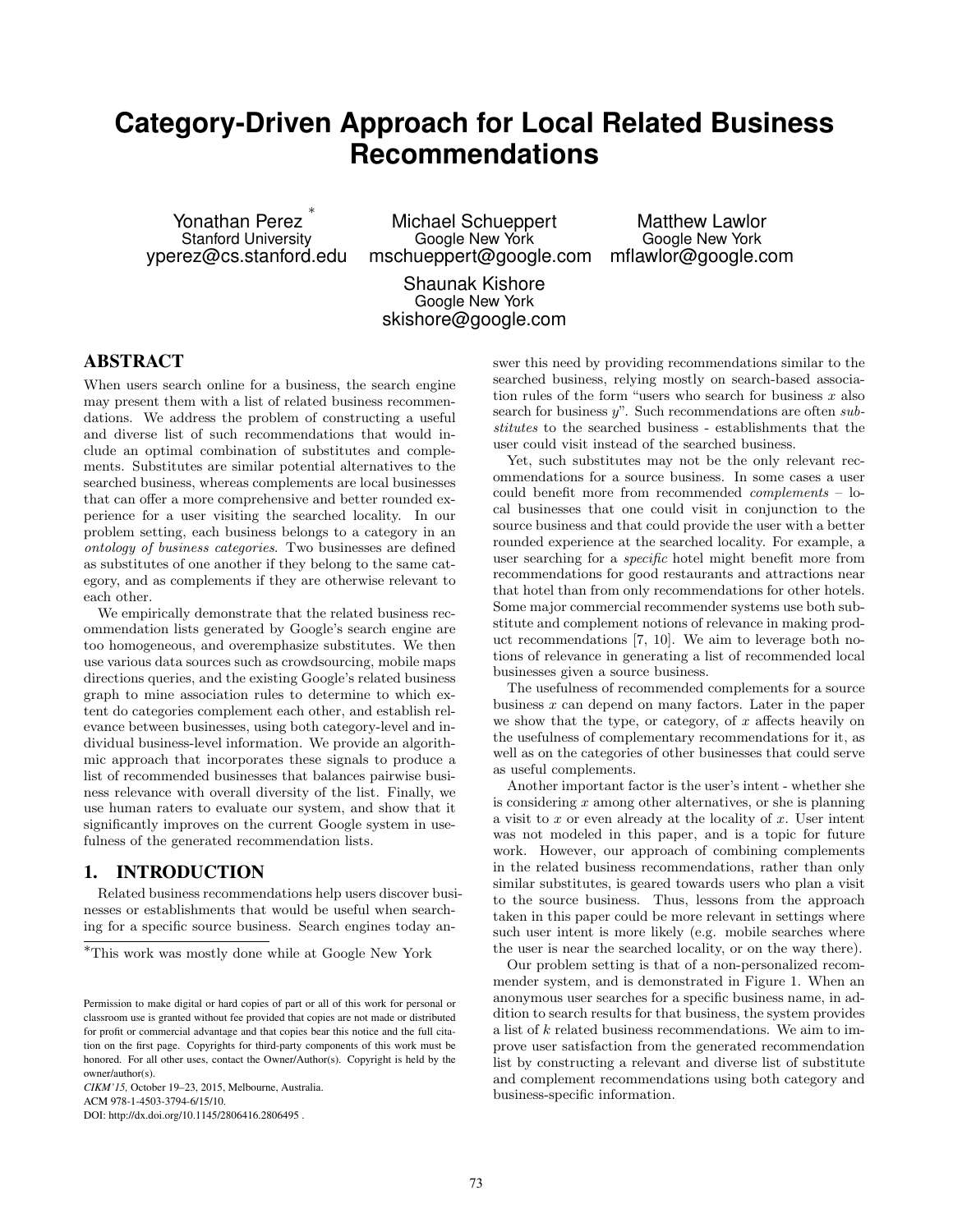In our problem setting, there exists an ontology of business categories. Each business is a member of some subset of categories in this ontology. In our approach, the relevance of a potential related business recommendation y to the source business  $x$  can be established by looking at: (i) the relevance of the set of categories to which  $y$  belongs to the set of categories to which  $x$  belongs, and (ii) the relevance of  $y$  to  $x$  given a recommendation category. If the recommendation category is common to both  $x$  and  $y$ , then  $y$  is a substitute recommendation for  $x$ . Otherwise, it is a complement recommendation.

One simple approach is to recommend the  $k$  businesses that are most relevant to the searched business. Yet, such an approach would typically yield a very homogeneous recommended business list, with the majority of businesses belonging to the category  $c$  most relevant to the searched business - i.e. a list of only complements, or more commonly - only substitutes as the source business itself often belongs to  $c$ . While each recommended business is highly relevant in these cases, the list as a whole can be redundant. Thus, it is desirable to recommend relevant businesses of varying types and include both substitutes and various types of complements. We use the ontology defined over the business categories to define and promote intra-list diversity, by penalizing recommendations of multiple businesses of the same category. We explore and compare several methods for such penalization.

Unfortunately, as described later in section 4, such penalization in settings where every business can belong to multiple categories makes the problem of finding an optimal recommendation list NP-hard. To make the problem solvable in polynomial time, we associate every business with a single category of interest.

We use crowdsourcing and association rules mined from category-aggregated mobile maps directions queries to establish category-to-category relevance scores. To determine relevance between businesses given category information, we use current Google's business recommendation scores as a baseline. We then adjust these scores using the directions queries data. Using these signals, we establish business-tobusiness relevance scores, and we produce top- $k$  recommendation lists that optimize for these scores along with category redundancy penalties.

The main contributions of our paper are:

(1) An empirical demonstration that users find complementary related business recommendations useful, whereas the current Google system is strongly focused on making recommendations similar to the searched business. This evidence is shown clearly in Figure 2 and discussed in section 3.

(2) An algorithmic approach for constructing a useful, and often diverse, related business recommendation list in a setting where a business categorization exists. The constructed list consists of a useful mixture of substitute and complement recommendations. This approach is presented in section 4. (3) Establishment of relevance scores between businesses that take into account the business category ontology. We used multiple data sources to mine and construct the relevance scores: crowdsourcing, mobile maps directions queries, and the current Google related business graph. The construction of relevance scores is explained in section 5.

(4) Large-scale human-based empirical evaluation of several variations of our system. We demonstrate that our system achieves a significant improvement over the current Google system in recommendation list usefulness. The evaluation



Figure 1: The related business recommendations (circled in red) for the source business "Hotel 373 Fifth Avenue" - a boutique hotel in Midtown East, Manhattan. All of the recommendations by the existing system are similar hotels, that serve as substitutes for the source business.

process and the results and insights that arise from it are discussed in section 6.

## 2. RELATED WORK

Item-to-item relevance notions of substitutes and complements have been used by some recommender systems [7, 10, 21]. In these personalized product recommender systems, substitute and complement relations were mined from user browsing and purchasing data. In such e-commerce product recommender systems, different notions of relevance can be used for different stages of the user experience - i.e. recommending substitutes before the user makes a purchase and complements after the purchase. Related business recommendations differ in the sense that its harder for the system to acquire information about different stages in the user behavior and clear signals of when to recommend substitutes and when to recommend complements. Thus, we took the approach of constructing a recommendation list that mixes the two.

Business categorization in our system serves a double purpose – on one hand, we use category information as a factor in determining business-to-business relevance by measuring relevance of category sets to each other, and on the other hand, we use categories to limit redundancy in the produced recommendation list. Thus, in our use of category information to construct a mix of substitutes and complements to the source business, we use implicit diversification of the recommendation list as a mean to reduce redundancy and increase user satisfaction. The settings of our problem are those of a non-personalized recommender system, and share traits of both traditional recommender system settings and web search settings. On one hand, the system discovers new useful recommendations that were not searched by the user, and on the other hand, the system is non-personalized and provides its suggestions in response to a web search query for a specific business.

Significant work has been done on result diversification in both recommender systems [18, 14, 20, 22, 13] as well as web search  $[6, 8, 11, 12, 19, 5]$ . There are two main notions of such diversification in literature  $[4]$  – one is resolving ambiguity and reaching high or sufficient coverage of several topics [2, 12, 14, 19, 5], and the other is avoiding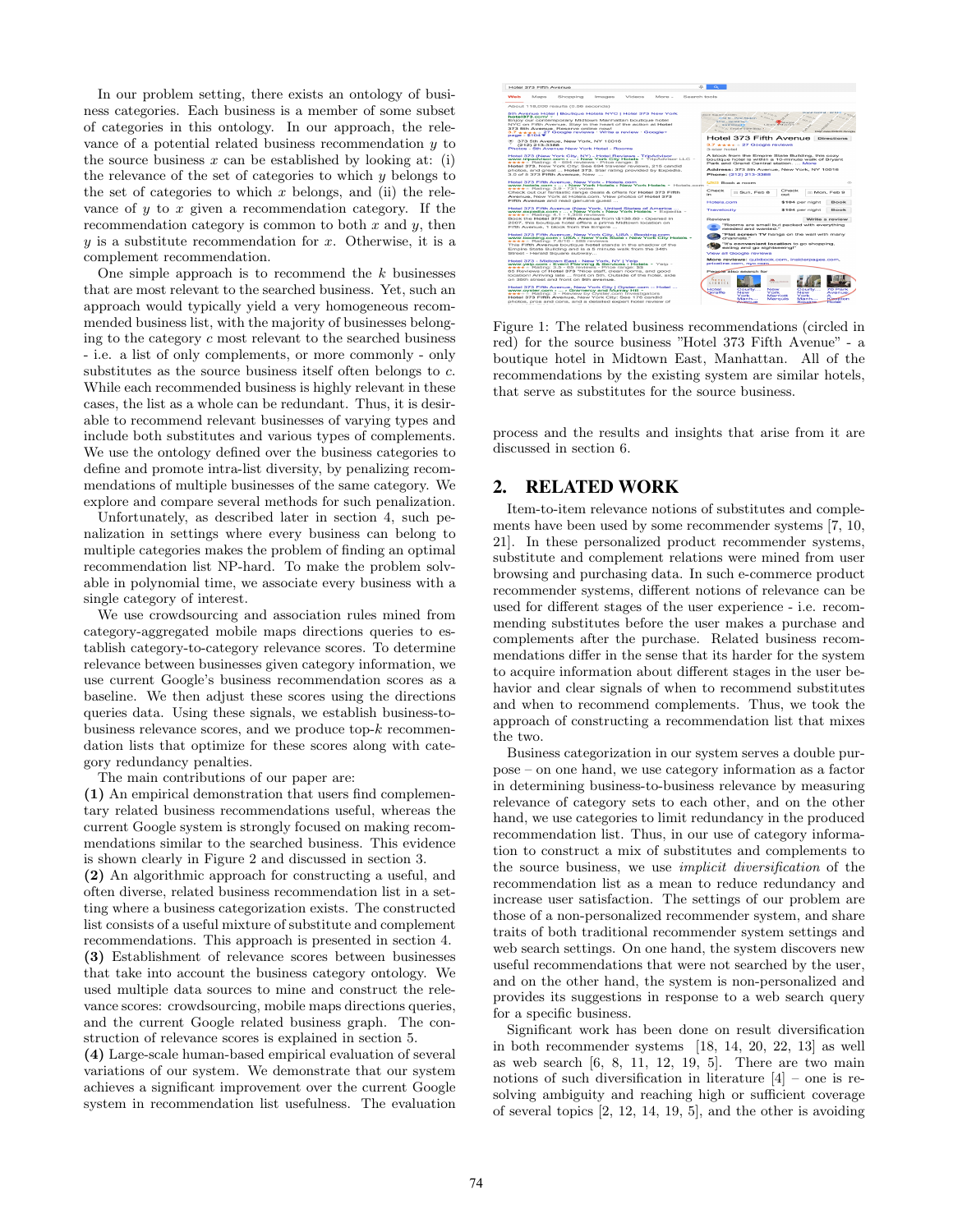redundancy [22, 3, 20]. A recent work, [13], is also aiming to address both notions.

Multiple approaches have been suggested in coping with ambiguous queries or covering multiple meanings or subtopics. One such approach is the IA-Select [2], where the settings include a taxonomy of the results and a distribution of user intents over this taxonomy given an ambiguous query. IA-Select then aims to maximize the probability that at least one returned result is relevant to the user. Another wellknown approach is xQuAD [12], where ranking results for an ambiguous query is done by estimating how well does a result cover an uncovered aspect of the answer. In our problem settings however, coverage is not an objective. We do not aim to cover any number of categories, and we do not try to guarantee at least one useful result, but to maximize user satisfaction from the entire recommendation list, hoping that the user would find as many as possible of the provided recommendations useful. In [5], the goal is to return a result list with per-topic coverage that is proportional to that topic's popularity. While the number of recommendations from a specific category is often higher for categories that are highly relevant to the source business, this is not an objective of our system. Categories assist in determining relevance of businesses to the source business, but are not used for impose any constraints on the composition or coverage of the generated recommendation list.

Our system does aim to reduce redundancy of multiple businesses from the same category and implicitly increase intra-list diversity. In [22], intra-list diversification was pursued as a mean for user satisfaction from book recommendations in a personalized collaborative-filtering system. Similarity and diversity were measured using a taxonomy of books, and the intra-list similarity between items was minimized using a greedy algorithm. The output of the system was combined with a non-diversified list using a diversification factor. Our approach differs significantly in the sense that we do not scale a "diversified list" with an "accurate list", but introduce diversification natively into our optimization objective by enforcing a diminishing returns effect of multiple recommendations from the same category. Explicitly penalizing redundancy was done in [3]. Instead of ranking results by similarity to the query, the MMR (Maximal Marginal Relevance) method uses a linear combination of that similarity with a penalty for similarity to previous results. However, MMR does not take into account a diminishing returns effect and does not increase penalty severity with increased redundancy.

Another aspect touched by our system is that of locality aware recommendations. This is done implicitly as scores of local businesses tend to be higher in the signals we use to establish business-to-business relevance scores. While location is only used implicitly in our system, location-awareness plays a more explicit part in several locality-aware recommender systems [9, 17]. Location is actively used in ranking results for hyper-local web queries [15], and indeed used in determining the relevance between businesses in Google related business graph (see next section).

### 3. BACKGROUND AND MOTIVATION

Google's current source of related business recommendations is the Related Business Graph (RBG). The RBG is a directed graph where a business  $x$  is linked to several (typically hundreds) related businesses and the weight of an edge  $(x, y)$  expresses the relevance of y to x. There are multiple signals that contribute to such relevance scores, and we cannot disclose them in this paper. However, search-based association rules (i.e. "users who search x also search for  $y$ ") are a major component in the RBG's edge weights. Additional important signals include the geographical proximity of  $y$  to  $x$  (closer businesses are preferred), as well as various measures of *similarity* between x and y. The current RBGbased system produces related business recommendations for a searched business  $x$  by returning the top  $k$  neighbors of  $x$  in the RBG by weight. The RBG-based system is the main system used by Google in production, and for most source business queries  $<sup>1</sup>$ , the related business recommenda-</sup> tion list displayed to the user is produced by that system. Such recommendations tend to be similar to the searched business and to one another, and mostly constitute of substitutes to the source business.

Yet, similar businesses are not always what users want to see as recommendations when they search for a business. To demonstrate this we turned to crowdsourcing and conducted a survey, asking users what information they would find useful when searching for a business from a specific category of interest. The survey was conducted using Google Consumer Surveys<sup>2</sup>, and includes 372 participants (web users accessing premium content online).

In the survey, and throughout this paper, we limited ourselves to the geographical scope of New York City (NYC). This controls for geographic settings and cultures, as user preferences and business relevance can vary significantly between different regions, between urban and rural environments, and so on. Thus, all of our businesses of interest are in NYC, and our survey takers are either NYC residents or frequent visitors to NYC (this was used as a filtering question to be allowed to participate in the survey). We also limited the scope of our problem in terms of categories of interest. As we aim to construct a well rounded experience for a user visiting a source business, we limited ourselves to categories of businesses that people visit in person and that answer some recreational need. The list of categories we consider is shown in Table 1.

We asked the survey participants to tell us what information they find useful when they search for a specific business of some category c (in addition to information about the searched business). The answer options included:

2. Information about nearby businesses from category  $c'$ , for three candidate categories  $c'$  related to  $c$ 

3. "None of the above"

The survey results are depicted in Figure 2a. The survey clearly showed that for any source category c, additional information about nearby businesses of some category  $c' \neq c$ was found useful by a significant fraction of the survey takers. Furthermore,  $c' \neq c$  was often the most useful category for additional information.

<sup>1.</sup> Information about other nearby businesses from the same category

<sup>&</sup>lt;sup>1</sup>For a small number of high-profile establishments (e.g. major tourist attractions like the Empire State Building), Google uses higher-precision data from its Knowledge graph to provide recommendations in its production system. Nethertheless, such establishments also appear like any other establishment in the RBG.

<sup>2</sup>http://www.google.com/insights/consumersurveys/home.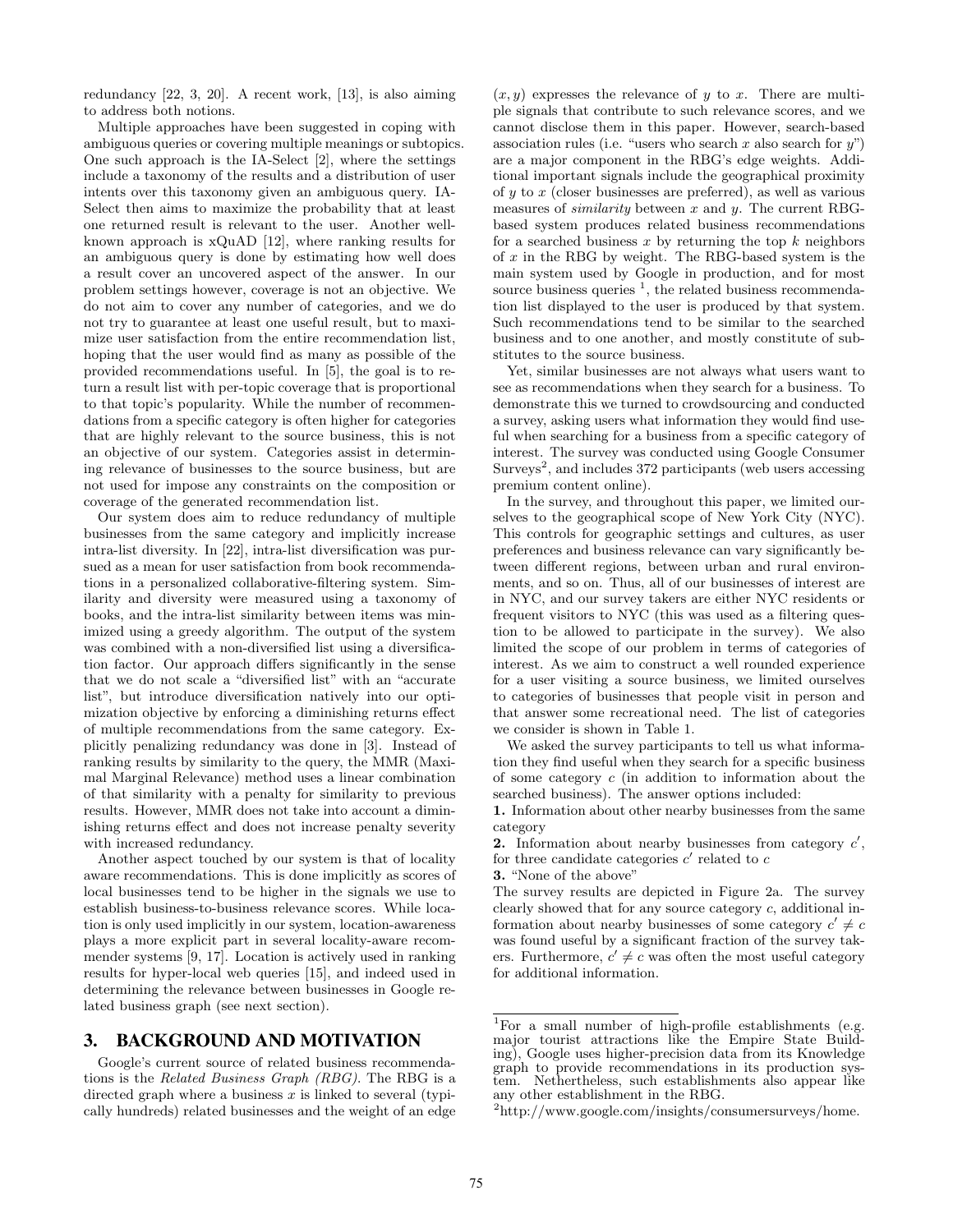| Indoor Lodging                   | Bars                  |
|----------------------------------|-----------------------|
| Movie Theaters                   | Liquor Stores         |
| Performing Arts Venues           | Nightclubs            |
| Sporting Goods Stores            | Gyms                  |
| Beauty Salons                    | Restaurants and Cafes |
| Sports Complexes (e.g. Stadiums) | Tourist Attractions   |
| Grocery Stores                   | Gift Shops            |

Table 1: Categories of interest. We only look at businesses in NYC that belong to one of the above categories as potential related business recommendations or as source businesses. Grocery Stores and Gift Shops are viewed only as potential recommendations, and we are not interested in them as source businesses.

We then examine how these user preferences match the current recommendations generated using Google's RBG. For every source category  $c$ , we examine the businesses  $x$ that belong to that category. We compare the fraction of  $x$ 's top 20 RBG neighbors of category c to the fraction of neighbors in the top complementary category  $c' \neq c$  of c according to the survey, and we aggregate these statistics over all businesses in category c. As portrayed by Figure 2b, in the vast majority of cases, the top RBG neighbors are businesses of the same category as the source business  $x$ , which does not match user preferences from the survey. There are only two cases where the complementary category  $c'$  is significantly popular among RBG neighbors of businesses of category  $c$ :  $(c, c') = (Bar, Restaurant)$  and  $(c, c') = (Nightclub, Bar)$ . In both of these cases, the categories themselves are close to each other, and many businesses can be classified as both.

The above experiment demonstrates that Google's current related business recommendation system produces recommendations which are similar substitutes to the source business. However, users often prefer seeing nearby businesses of other, complementary, categories. This motivates our approach to provide more heterogeneous related business recommendation lists which include businesses complementary recommendations, in addition to substitutes.

#### 4. ALGORITHMIC APPROACH

In this section we describe an algorithmic approach for generating a useful and diverse list of related businesses for a source business x. We assume that we are given the relevance scores between every pair of categories, and how relevant a business  $y$  is to  $x$  given a desired recommendation category. In the next section, we explain how we mine such signals from data, and for the purpose of the discussion in this section, we treat these two signals as given.

We first construct an optimization problem for generating a useful and diverse list of related business recommendations in the more general setting where each business can belong to any number of categories, and we explain the reasoning behind that construction. Since the problem under this setting is NP-hard, we relax the problem by associating each business to a single category, which results in an optimization problem that can be solved in polynomial time using a simple greedy algorithm.

Relevance Scores: We begin by explaining how the relevance between businesses is determined, and introducing notation that we will use in this section and throughout the rest of the paper.



(a) Survey Results: When searching for a business of source category c: Percentage of users who find information about other nearby businesses of category c useful vs. percentage of users who find information about businesses of the top complementary category  $c' \neq c$  useful. These numbers were normalized to exclude users who indicated that they don't find any information useful.



(b) Top RGB neighbors: For the top 20 neighbors of businesses of category c (aggregated): The fraction of neighbors of category c vs. the fraction of businesses of category  $c' \neq c$ which was indicated most popular compilementary category for c by survey data.

Figure 2: Same category vs. complementary category recommendations: User preference compared to current Related Business Graph.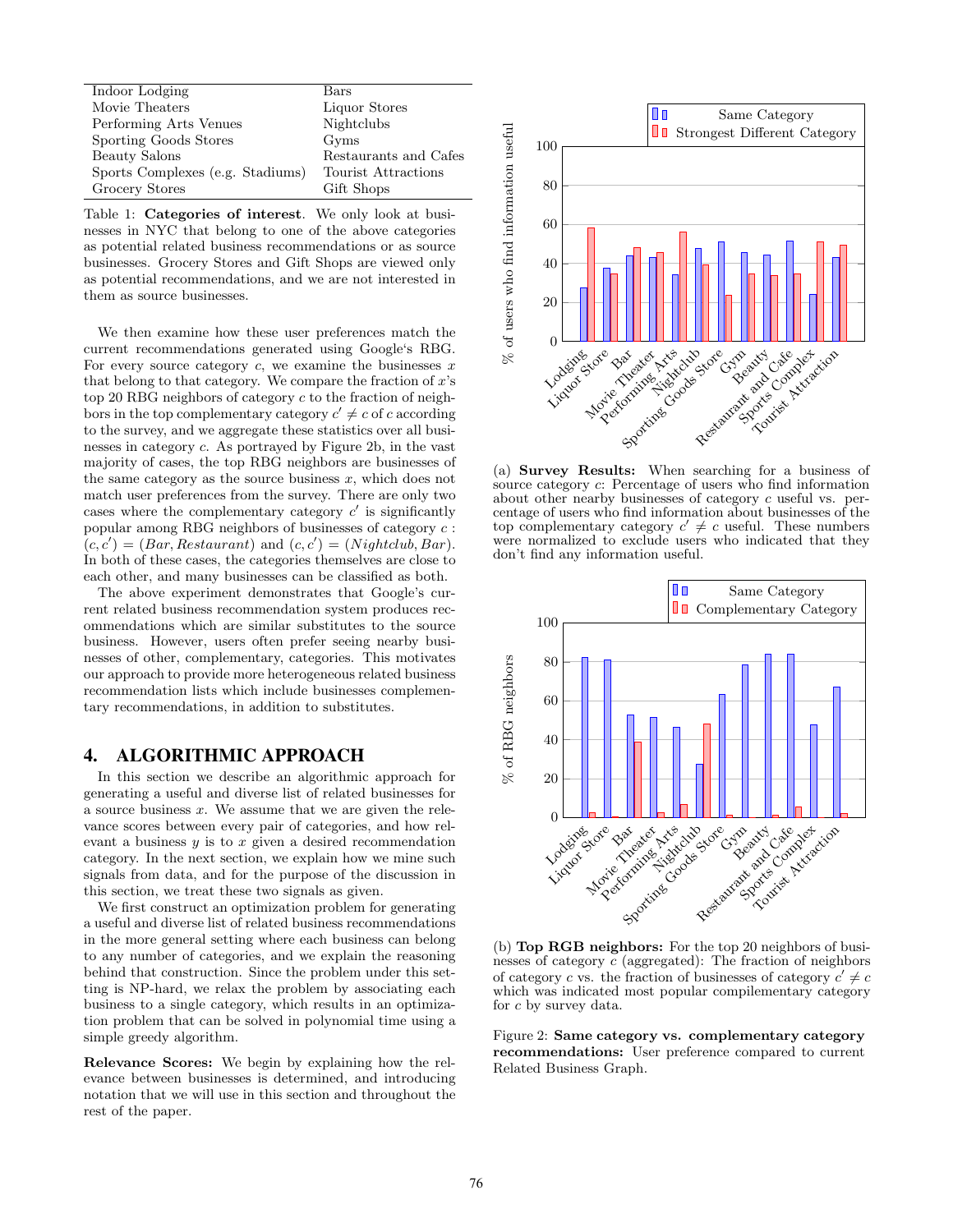Let  $r(y|x, c) \in [0, 1]$  denote the relevance score of related business  $y$  to the source business  $x$  given that we are making a recommendation of category c. The relevance can be either relevance as a substitute if both  $x$  and  $y$  belong to category c, or as a complement otherwise.

Let Γ denote the set of all categories of interest, and let  $R_{CC} : \Gamma \times \Gamma \to [0, 1]$  be a function that gives the relevance between categories - that is,  $R_{CC}(c_1, c_2) \in [0, 1]$  denotes the relevance of category  $c_2$  to category  $c_1$  (the more relevant  $c_2$  is to  $c_1$ , the higher the score is). Note that  $R_{CC}$  is not a symmetric function. Furthermore,  $R_{CC}$  is a function of categories only, and is agnostic of the source business. The semantics of  $R_{CC}$  are further discussed in the next section. As explained earlier, we treat  $r$  and  $R_{CC}$  as given in this section.

We define the relevance of a category  $c$  to a business  $x$  as the average relevance of  $c$  to the categories of  $x$ :

$$
R_{BC}(x, c) = \frac{1}{|C(x)|} \cdot \sum_{c' \in C(x)} R_{CC}(c', c)
$$
 (1a)

where  $C(x) \subseteq \Gamma$  is the set of categories to which x belongs. The relevance of a business  $y$  to  $x$  is then defined as:

$$
R_{BB}(x,y) = \max_{c \in C(y)} \{ R_{BC}(x,c) \cdot r(y|x,c) \}
$$
 (2a)

The relevance of  $y$  to  $x$  is determined through a single category in  $C(y)$  - the one that maximizes the relevance to the source business - so a business's relevance is not penalized for belonging to multiple categories.

Optimization Problem - Multi-Category Setting: The output of our optimization problem is a list  $S = (y_1, y_2, \dots y_k)$ of  $k$  distinct businesses related to the source business  $\boldsymbol{x}.$  One simple approach would be to display the  $k$  businesses that are most relevant to  $x$  under the above definition of businessto-business relevance. This approach would yield a list of related business recommendations where each recommendation  $y$  is highly relevant to  $x$ , but the list is a whole would be redundant. We would like to introduce diversity to the recommendation list by penalizing multiple recommendations from the same category.

The penalty for recommending multiple businesses from the same category should depend on the category, as redundancy may be worse for some categories than others. Also, to model diminishing returns in contributions made by recommendations of the same category, we would like the penalties for businesses in a category to be increasingly severe as we recommend more businesses from that category.

To satisfy these requirements, when constructing the list of related business recommendations  $S = (y_1, y_2, \dots y_k)$ , we penalize multiple recommendations of the same category c by multiplying the business-to-business relevance terms with penalty terms of the form  $d_c(rank_{c,S}(y))$ . Here, y is a potential recommendation for category c,  $d_c(n)$  is a category-cspecific *decay function* which is monotonically non-increasing, and  $rank_{c,S}(y)$  is the number of businesses that occur before the index of  $y$  in  $S$  and belong to category  $c$ :

$$
rank_{c,S}(y) = |\{j \in \{1, 2, \dots k\} \mid j < ind_{S}(y) \land c \in C(y_{j})\}|
$$
\n
$$
ind_{S}(y) = \min(\{i \in \{1, 2, \dots k\} | y_{i} = y\} \cup \{k+1\})
$$
\n
$$
(3a)
$$

(Note that the index of y in S is well-defined even if  $y \notin S$ , and that for such y,  $rank_{c,S}(y)$  is just the number of businesses in  $S$  that belong to category  $c$ .) Adding the penalty terms gives us the final formulation of the optimization problem that yields a list of  $k$  related business recommendations that balances pairwise relevance to the source business  $x$ with overall list diversity:

$$
Rec(x) =
$$
  
argmax<sub>S=(y<sub>1</sub>,y<sub>2</sub>,...,y<sub>k</sub>)</sub>  $\sum_{i=1}^{k} \left[ R_{BB}(x, y_i) \cdot \max_{c \in C(y_i)} \{ d_c \left( rank_{c,S}(y_i) \right) \} \right]$   
(4a)

Note that the max operator over the possible penalty factors means that the penalty for adding a related business  $y$  to the list  $S$  is the least severe penalty out of all categories to which y belongs. The reasoning for this choice is that a potential related business should not be overly penalized because it belongs to multiple categories - for example, when recommending a bar as a related place for  $x$ , a bar-grill  $y$ that is classified as both a bar and restaurant should not be penalized just because other restaurants have already been recommended for x.

Optimization Problem - Single-Category Setting: Unfortunately, the optimization problem described in equation 4a, where every potential related business  $y$  can belong to a set of categories  $C(y) \subseteq \Gamma$  of an arbitrary size, is NPhard. We show NP-hardness of the problem using a reduction from the maximum  $k$ -subset intersection problem [16]. and the proof is posted as supplementary material [1].

To enable a polynomial-time solution to the problem, we have decided to solve a relaxed version of the problem in which each business  $y$  is associated to a single category  $c(y) \in \Gamma$ . Belonging to multiple categories in  $\Gamma$  means that business y's (unique) immediate category is a subset of multiple categories in Γ under the given category ontology. For each such immediate category, we determined the most relevant superset category in  $\Gamma$  (see section 5 for further details).

After associating each business y to a single category  $c(y)$ , equations 1a to 4a takes the following form:

$$
R_{BC}(x,c) = R_{CC}(c(x),c(y))
$$
 (1b)

$$
R_{BB}(x,y) = R_{BC}(x,c(y)) \cdot r(y|x,c(y))
$$
 (2b)

 $rank_{c,S}(y) = |\{j \in \{1,2,...k\} | j < ind_{S}(y) \land c = c(y)\}|$ (3b)

$$
Rec(x) =
$$
  
argmax<sub>S=(y\_1, y\_2, ..., y\_k)}  $\sum_{i=1}^{k} [R_{BB}(x, y_i) \cdot d_{c(y_i)}(rank_{c(y_i), S}(y_i))]$   
(4b)</sub>

A simple greedy algorithm, as described in Algorithm 1, finds an optimal solution to the relaxed optimization problem 4b in  $O(|\Gamma| \cdot k)$  given a candidate pool of businesses sorted by their relevance score  $r$  (see online supplementary materials for proof of optimality and runtime).

Decay Functions To conclude this section, we discuss the  $\chi$  decay functions  $d_c$  used for penalizing multiple recommendations of the same category. As mentioned before, these are monotonically non-increasing functions that model the diminishing returns of the contributions of same-category recommendations. The decay functions are category-specific,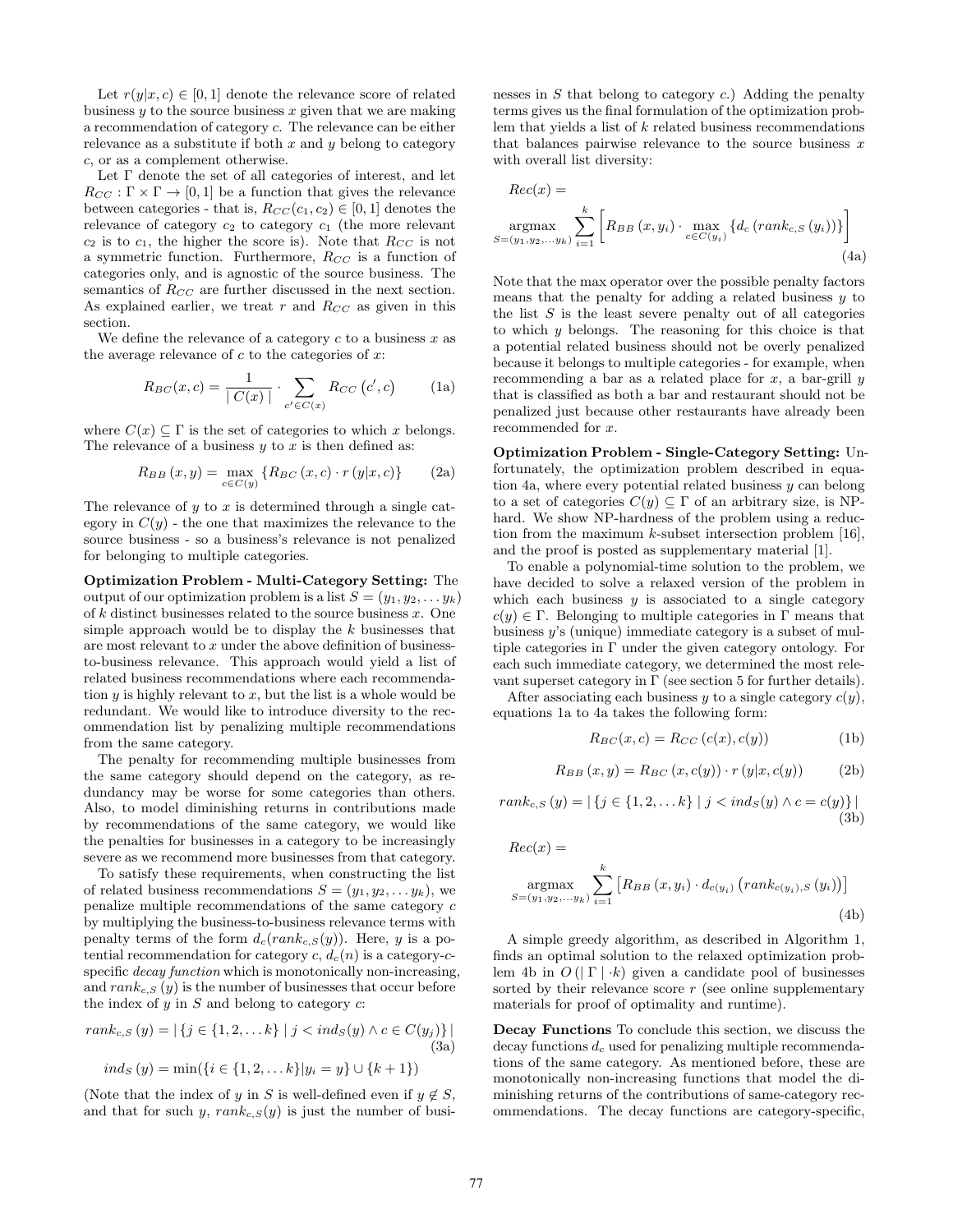Algorithm 1 Greedy algorithm for generating related business recommendation list under single category per. business relaxation

function  $Rec(x)$  $S \leftarrow \text{empty list}$ while  $|S| < k$  do  $y^* \leftarrow \arg\!\max_{y \notin S} R_{BB}(x, y) \cdot d_{c(y)}(rank_{c(y), S}(y))$ Append  $y^*$  to  $\tilde{S}$ return  $S$ 

$$
d_c^1(n) = \exp(-\alpha_c n)
$$
  
\n
$$
d_c^2(n) = \exp(-\alpha_c n/2)
$$
  
\n
$$
d_c^3(n) = \alpha_c^{-n}
$$
  
\n
$$
d_c^4(n) \equiv 1 \text{ (no decay)}
$$

Table 2: Four decay functions, from strongest to weakest, used in our experiments

and should provide a stronger decay, or steeper decrease, for categories in which multiple recommendations would cause highly diminished contributions. For this purpose, we introduce category-specific decay factors:  $\alpha_c = R_{CC} (c, c)^{-1}$ . The decay factor  $\alpha_c$  is higher the less relevant a category c is to itself, which can be interpreted as how disadvantageous redundancy is among businesses recommendations of category c. The decay factors can then be used as a parameter for controlling the strength of the decay.

Table 2 lists the four families of decay functions we experimented with, from strongest to weakest. A strong decay function means that the algorithm would be fast to transition between categories, which can lead to a very diverse recommendation list. However, a strong decay function can also lead to transitions to categories with irrelevant businesses in them due to premature exhaustion of the most relevant categories. On the other hand, a weak decay function would make the algorithm stay within highly relevant categories, but may lead to an overly homogenous recommendation list. We will extensively compare the algorithm's empirical performance when using the different decay functions in section 6.

#### 5. GENERATING RELEVANCE SCORES

In this section we explain how we constructed the signals  $R_{CC}$  and r which are used as inputs to the algorithmic framework presented in section 4. As mentioned before,  $R_{CC}(c, c')$  measures relevance between of category  $c'$  to category c, and  $r(y|x, c)$  measures the relevance of y to x as a recommendation of category c. These two signals were mined and composed from several data sources, including crowdsourcing, mobile maps queries, and the RBG edge weights. We begin this section with a description of the business category ontology used by the system, and then describe the construction of  $R_{CC}$  and r.

#### 5.1 The Business Category Ontology

Google's business category ontology is based on a directed acyclic graph,  $G^{ONT}$  where vertices are categories and edges represent "is-a" relationships. An edge  $(c_1 \rightarrow c_2)$  will be present if  $c_2$  is a subset of  $c_1$ . For example, the edge  $(restaurant \rightarrow chinese restaurant)$  is present in the graph. Every business is associated with a single immediate category which can be any vertex in  $G^{ONT}$ . However, for most businesses, the immediate category is quite specific.

We selected a set of categories  $\Gamma$  which is listed in Table 1. The categories in  $\Gamma$  are categories of recreational businesses, and are fairly general, so each  $c \in \Gamma$  has many descendants in  $G^{ONT}$ . We would like to associate each immediate category  $c$  with all of its ancestors in Γ. However, the multi-category recommendation problem from section 4 is NP-hard, so for each immediate category c, we instead hand-pick the best ancestor of that category in  $\Gamma$ . As a result, each business is associated with a single category in Γ.

We were able to do this task manually because  $\Gamma$  is small, and because the number of immediate categories with multiple ancestors in  $\Gamma$  is also small (a few dozen). However, one could choose ancestors in  $\Gamma$  for each category using more scalable heuristics based on the topology of  $G^{ONT}$ , such as by choosing the closest ancestor in the graph.

#### 5.2 Category-To-Category Relevance Scores

 $R_{CC}$  is a signal that measures the relevance between categories in  $\Gamma$ , such that  $R_{CC}(c, c') \in [0, 1]$  is a score of how relevant category  $c'$  is to category c.  $R_{CC}(c, c')$  measures how likely is a user visiting a source business of category c to visit another business of category  $c'$  (including the case of  $c' = c$ ). Therefore,  $R_{CC}(c, c')$  measures the extent to which  $c'$  complements  $c$ . We do not make any special additions to  $R_{CC}(c, c)$  to account for increased relevance as a substitute, as the business-to-business scores  $r(x|y, c)$ , which are mostly based on the existing RBG, are already biased towards relevance as substitute.

 $R_{CC}$  is derived from three signals that give such categoryto-category relevance scores:

(1)  $R^S$  is based on a crowdsourcing survey

(2)  $R<sup>E</sup>$  is based on explicit mobile maps directions queries (3)  $R<sup>I</sup>$  is based on mobile maps search queries which can be treated as implicit directions queries

The signal  $R<sup>S</sup>$  was computed using a crowdsourcing survey. The survey was conducted through the Google Consumer Surveys platform and included 500 participants who are residents or frequent visitors to NYC (similarly to the survey in section 3). The survey participants were asked to indicate which types of businesses they often *visit* in conjunction to a visit in a business of a specific category. For example, the survey participants were asked to answer the following: "When you visit a bar, which of the following types of establishments do you often visit in conjunction to that bar?". The answer options included:

1. Nearby businesses of the same category (e.g. nearby bars)

2. Nearby businesses of three candidate related categories (e.g. nearby restaurants or nightclubs)

3. I don't visit businesses of that category

4. None of the above - i.e. I visit businesses of that category, but I don't typically visit other businesses in conjunction

 $R^{S}(c, c')$  is then the fraction of survey takers who indicated that they visit a business of category  $c'$  when visiting a business of category c.  $R^S$  was normalized to exclude survey takers who chose answer 3, but to include survey takers who chose answer 4. We take answer 4 to indicate that showing complementary recommendations for source category c is less beneficial, so we diminish the magnitude of  $R^S(c, c')$ for all potential related categories  $c'$  (including  $c' = c$ ).

The signals  $R^E$  and  $R^I$  are generated using data from Google's mobile maps of both explicit  $(R^E)$  and implicit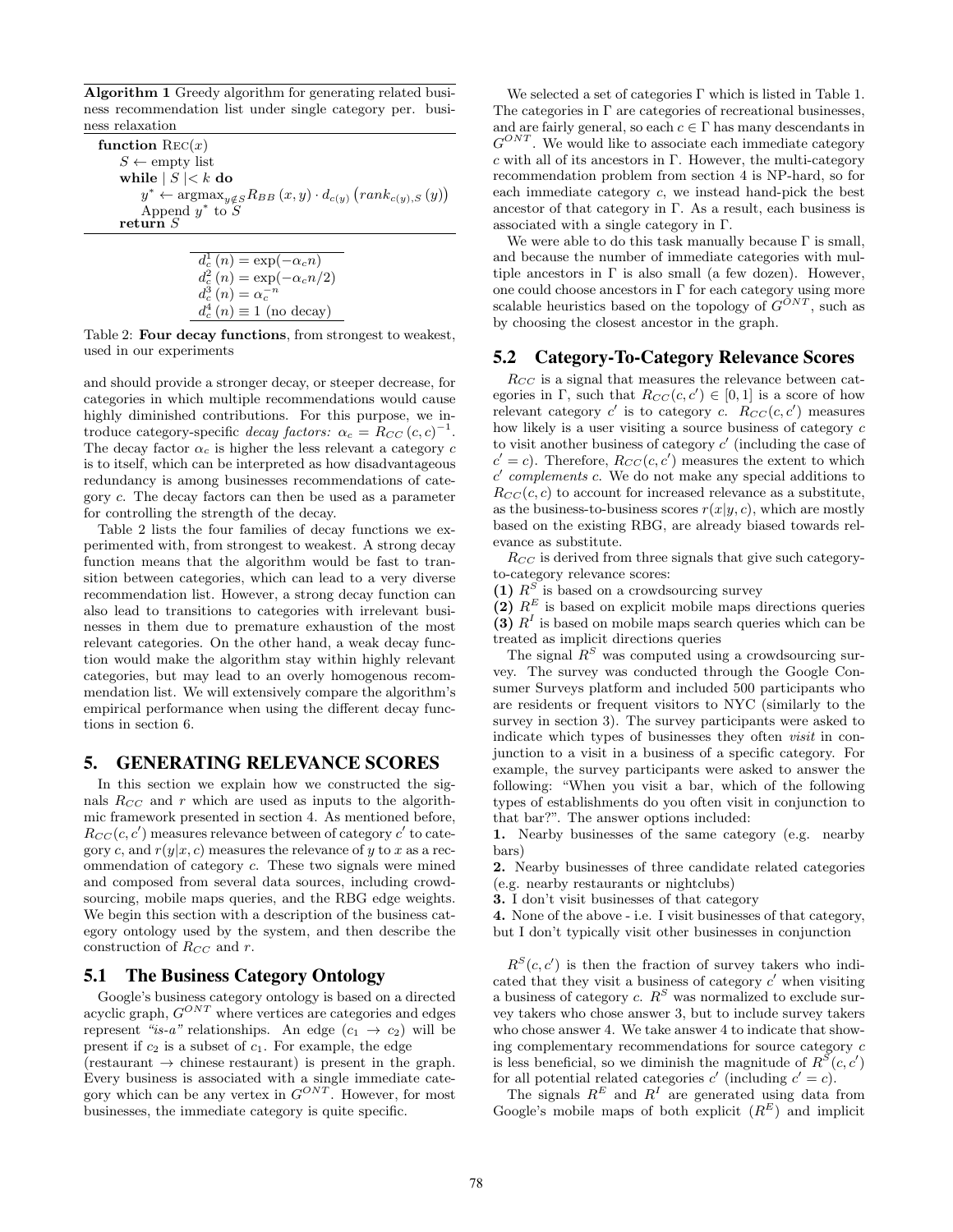$(R<sup>I</sup>)$  directions queries. An explicit directions query is a query where a user asks for directions from business  $x$  to business  $y$  on the mobile maps application. Unlike a directions query, in a mobile maps search query, a user searches only the location of the business on the mobile maps application. An implicit directions query from  $x$  to  $y$  is a pair of such maps search queries for  $x$  and then for  $y$  issued by the same user within a short time window. Both for data reliability and robustness, and to avoid any potential privacy concerns, when computing these signals, we only look at aggregated counts for pairs of businesses  $(x, y)$  that occur sufficiently often in the dataset. Before aggregating by source and destination categories, our dataset included 1 million explicit directions queries and 10 million implicit directions queries. Direction queries are a strong indicator of complement relations between businesses - i.e. if there are many directions queries between  $x$  and  $y$ , then this is an indicator that  $y$  complements  $x$ .

Directions queries are highly biased towards queries by tourists and other visitors, so hotels, restaurants, and tourist attractions are by far the most common categories associated with almost any category. Therefore, simply mining association rules using commonly occurring pairs of source and destination categories would not work, so we must consider another metric. We use a notion similar to tf-idf for extracting relevance from the directions query dataset. If  $E$  is the multi-set of category-annotated explicit queries  $q = (c_{src}, c_{dst})$ , then we define  $R<sup>E</sup>$  as follows:

$$
R^{E}(c, c') = \frac{|\{q \in E | q.c_{src} = c \land q.c_{dst} = c'\}|}{|\{q \in E | q.c_{src} = c\}| + 1}
$$

$$
\times \log \left(\frac{|E|}{|\{q \in E | q.c_{dst} = c'\}| + 1}\right)
$$

We define  $R<sup>I</sup>$  in a similar way using the multi-set of implicit queries.

We combine  $R^S$ ,  $R^E$ , and  $R^I$  into a single signal  $R_{CC}$  by taking a weighted average.  $R^S$  is sparse, as only 48 out of the 168 possible directed pairs of categories were included in the survey. Thus,  $R^S$  is only counted towards  $R_{CC}$  for pairs of categories included in the survey  $(c, c') \in Srv$ .  $R^S$ is based on answers by people who live in NYC, or visit there frequently, whereas the directions queries are biased towards tourists and other non-locals. To account for both crowds, we take the average of  $R^S$  and a signal composed of  $R^E$ , and  $R^I$ . Since explicit directions queries are higher precision and a clearer signal of user intent, we weight each explicit query twice as much as an implicit query, and since we have 10 times as many implicit as explicit queries, we average  $R^E$  and  $R^I$  in a ratio of 1:5. This gives us the final formula for  $R_{CC}$ :

$$
R_{CC} (c, c') =
$$
\n
$$
\begin{cases}\n\frac{1}{2} \cdot R^{S} (c, c') + \frac{5}{12} \cdot R^{I} (c, c') + \frac{1}{12} \cdot R^{E} (c, c') & (c, c') \in Srv \\
\frac{5}{6} \cdot R^{I} (c, c') + \frac{1}{6} \cdot R^{E} (c, c') & (c, c') \notin Srv\n\end{cases}
$$
\n(5)

In the approach described in section 4, the signal  $R_{CC}$ is used for both establishing business-to-business relevance through category adjustment, as well as to control for the strength of the decay functions. Typically, our approach produces a more diverse related business recommendation list than the current Google RBG-based system does. How-

ever, in cases  $R_{CC}(c, \tilde{c})$  is very high, and  $R_{CC}(c, c')$  is low for all  $c' \neq \tilde{c}$  our system might in fact un diversify the recomall  $c' \neq \tilde{c}$ , our system might in fact un-diversify the recom-<br>mondation list by making recommendations only or mostly mendation list by making recommendations only, or mostly, from category  $\tilde{c}$ . As we will explain in section 6, this case did come up in our evaluations.

#### 5.3 Business-To-Business Relevance Scores

 $r(y|x, c)$  is a signal that measures the relevance of a potential related business  $y$  to the source business  $x$  given that we want to make a recommendation of category c. To compute  $r(y|x, c)$ , we combine three signals that give businessto-business relevance scores:

- 1.  $r^{RBG}(y|x)$  is the normalized weight of the edge  $(x, y)$ in Google RBG:  $r^{RBG} (y|x) = \frac{w(x,y)}{\sum_{y'} w(x,y')}$
- 2.  $r^{E}(y|x)$  is the fraction of queries with destination y among explicit mobile maps directions queries from  $x$
- 3.  $r^{I}(y|x)$  is the fraction of queries with destination y among implicit directions mobile maps queries from x

For each of the above three  $r(y|x)$  signals, we define  $r(y|x, c)$ to be  $r(y|x)$  if y is of category c, and zero otherwise.

 $r^{RBG}$  has far greater coverage of possible business pairs than  $r<sup>I</sup>$  does. On the other hand, directions queries give more obvious and direct evidence of business-to-business relevance and complementarity. So  $r^{RBG}$  is a higher recall and lower precision signal than  $r<sup>I</sup>$ , which is in turn a higher recall and lower precision signal than  $r^E$ . We combine a higher recall and lower precision  $f_1$  with a lower recall and higher precision signal  $f_2$  by using  $f_2$  as an amplifier for the  $f_1$ scores:  $combine(f_1, f_2) = f_1 \times (1 + f_2)$ .  $r^{RBG}$  is used as the basis for  $r$ , and we successively combine each signal with the next high recall signal, so we get the final formulation for  $r(y|x, c)$ :

$$
r(y|x,c) = combine(r^{RBG}, combine(r^I, r^E))
$$
\n
$$
= r^{RBG}(y|x,c) + r^{RBG}(y|x,c) \times r^I(y|x,c)
$$
\n
$$
+ r^{RBG}(y|x,c) \times r^I(y|x,c) \times r^E(y|x,c)
$$

Locality is implicitly a factor in  $r(y|x, c)$ . The RBG takes into account locality, so high geographic proximity between x and y will increase the weight of the edge  $(x, y)$ , and thus increase  $r(y|x, c)$ .

#### 6. EVALUATION

We evaluate several variants of our system using human raters, and compare them against Google current RBGbased system.

The Evaluation Procedure: The raters are professionals who undergo training by Google for ranking results, and are experienced in side-by-side comparison of alternative business result sets. If a rater is not familiar enough with any displayed business, she is instructed to research that business. We gave the raters items that showed a source business x and two lists of 5 related businesses each - one produced by selecting the top neighbors of  $x$  in the RBG, and the other produced by our system. The instructions for the item asked the raters to assume that a user had searched and was considering visiting  $x$ . The side that our list appeared on was randomized.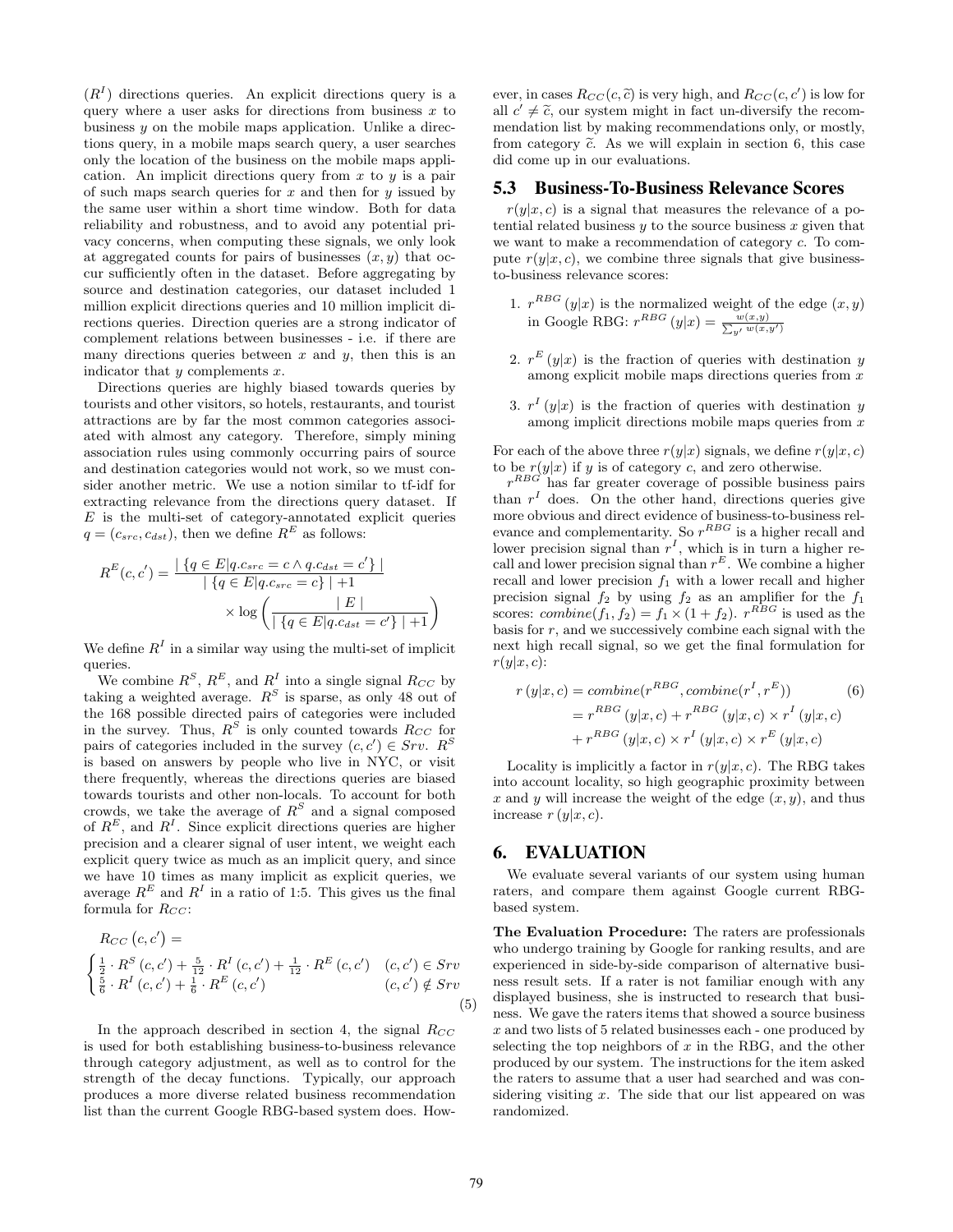For each item, we gave the raters two tasks. The first was to rate how useful each related business recommendation y was for the user. For each recommendation  $y$ , the raters had to choose one of three options:

(1) 'Useful as a Complement' -  $y$  is a useful suggestion for a complementary business that the user could visit in conjunction to x

(2) 'Useful as a Substitute' -  $y$  is a useful suggestion for a substitute that the user could visit instead of  $x$ 

(3) 'Not Useful'

The second task was to compare the two lists for overall usefulness for the user. The raters had to choose whether the list generated by our system was Much Better / Better / Slightly Better / About the Same / Slightly Worse / Worse / Much Worse than the list generated by the current RBGbased system. Furthermore, they had to give a one sentence explanation for their rating.

We selected 500 items by choosing the 500 businesses with the largest number of explicit directions queries with that business as an origin. Since the explicit directions queries is our sparsest data source, this approach allowed us to utilize as many of our available data sources as possible. We had each of these items rated by three independent raters, for a total of 1500 comparison ratings per evaluation procedure.

We repeated this evaluation procedure for a variant of our system using each of the decay functions listed in Table 3. The choice of decay function had a significant impact on the recommendation lists, and we found that the stronger the decay was, the further our system's recommendation lists were from the RBG-based lists. Table 3 shows the average set overlap between our system's recommendation list and the RBG-based list for the same source business for each decay function.

Overall List Ratings: We start by analyzing the results of the raters' second task, as this task's ratings are the indicator of our system's relative performance compared to that of the current Google system. We explore the ratings for the lists generated by our system for each of the decay options. These ratings compare the lists against the equivalent lists generated by the current Google RBG-based system and give the gain or loss of our system compared to the current system. The distribution of the results is described in Figure 3. We assign a numeric score to each rating option — from (- 3) for 'Much Worse' to (+3) for 'Much Better', and display the statistics of the improvement compared to the current RBG-based system in Table 4.

For all of the decay options, the lists generated by our system received a positive average rating (with a confidence level of at least 95%). This means that our system achieves a statistically significant improvement in recommendation list ratings, and that on average, our system produced a more useful recommendation list than the original RBGbased system.

The choice of decay function has a significant impact on the rating distribution. A strong decay function may lead to premature exhaustion of relevant categories and switching to irrelevant categories. Such a scenario usually leads to strong losses, which are more common when using strong exponential decay. On the other hand, using no decay would commonly lead to an homogenous recommendations list, missing some of the opportunities for high gain that arise from diversifying the list. An intermediate decay function,

| Decay Function                   | Average Overlap with RBG list |
|----------------------------------|-------------------------------|
| $d_c^1(n) = \exp(-\alpha_c n)$   | $.37\%$                       |
| $d_c^2(n) = \exp(-\alpha_c n/2)$ | $46.5\%$                      |
| $d_c^3(n) = \alpha_c^{-n}$       | 51.1\%                        |
| $d_c^4(n) \equiv 1$ (no decay)   | 69%                           |

Table 3: Decay functions and average overlap: The four decay functions we explored, from strongest to weakest, and the average set overlap between a recommendation list generated by our system using that decay function and the original recommendation list for that same source business as generated from the RBG.



Figure 3: Comparison to RBG - overall rating distribution: For each decay function, the distribution of the comparison scores between lists generated by our system using that decay function and lists generated from the RBG.

 $d_c^3(n) = \alpha_c^{-n}$ , achieved the best improvement in the generated lists.

Individual Business Ratings: Next, we analyze the results of the raters' first task, where they had to classify each recommendation as a useful complement, useful substitute, or neither with respect to the source business. The results are listed in Table 5. As expected, the recommendations generated by the original RBG-based system have a strong majority of useful substitutes and a small fraction of useful complements, but also a small fraction of not useful outliers. The stronger the decay is, the farther the rating distribution is from that of the RBG-based system, and the stronger the decay is the lower is the fraction of useful substitutes among the recommended businesses, and the higher are the fractions of useful complements on one hand and the fraction of not useful suggestions on the other. Note that even when no decay is used and there is no incentive to switch between categories, the fraction of useful complements is higher in our system compared to the RBG-based system, and the fraction of the substitutes is lower. This is mostly due to cases where the most relevant category according to  $R_{CC}$  is a category different than the category of the source business, as the RBG-based system tends to make recommendations similar to the searched business.

Per Category List Ratings: The items that we have analyzed are for the 500 most popular source businesses in the explicit directions queries dataset. This dataset has a strong bias towards tourists and other non-locals, so the set of 500 businesses includes many lodging options (258), restaurants and cafes (94), and tourist attractions (72). We now analyze the performance of our system by source category (i.e. the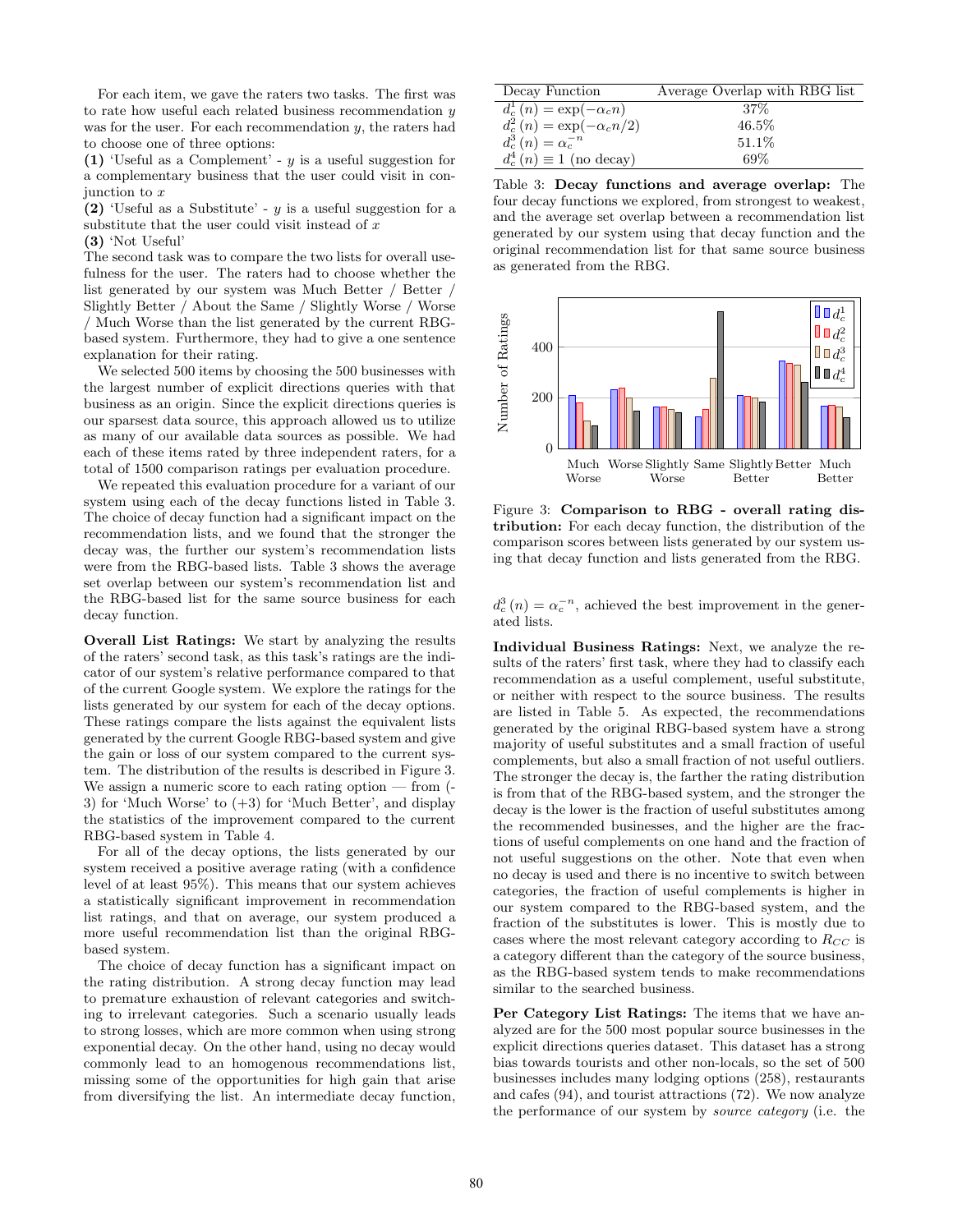| Decay           | Average | 95\% Confidence | positive | negative |
|-----------------|---------|-----------------|----------|----------|
|                 | Rating  | Interval        | ratings  | ratings  |
| $d_c^1$         | 0.10    | $0.0 - 0.21$    | 49.8%    | 41.6%    |
| $d_c^2$         | 0.15    | $0.04 - 0.25$   | 49.2%    | 40.0%    |
| $d_c^{\bar{3}}$ | 0.33    | $0.23 - 0.42$   | 48.4%    | 32.2%    |
| $d_c^4$         | 0.24    | $0.16 - 0.32$   | 38.0%    | 25.7%    |

Table 4: Comparison to RBG - rating statistics: Comparison of the lists generated by our system to the original RBG-based lists. The ratings are in the scale of  $(-3)$  to  $(+3)$ with a positive rating indicating improvement compared to the original system, and a negative rating indicating a loss. For all decay options, the average rating is positive with a confidence level of 95%

| Decay                                     | Complement | Substitute | Not Useful |
|-------------------------------------------|------------|------------|------------|
|                                           | 43.6%      | 32.3%      | 24.1\%     |
|                                           | 36.6%      | 42.1%      | 21.3%      |
| $\frac{d_c^1}{d_c^2} \frac{d_c^2}{d_c^3}$ | 35.8%      | $45.4\%$   | 18.8%      |
| $d_c^4$                                   | 21.5%      | 64.4%      | 14.1%      |
| <b>RBG</b>                                | 14.4\%     | 71.6%      | 14%        |

Table 5: Distribution of individual recommendation ratings: For each variant of our system, and for the original RBG-based system. Every recommendation was classified by the raters as either 'Useful Complement', 'Useful Substitute', or 'Not Useful'.

category of the searched source business) to see when is our approach the most applicable.

Since indoor lodging, restaurants and cafes, and tourist attractions are the only categories represented in significant numbers in the previously evaluated business set, we ran separate evaluations for the rest of the source categories listed in Table 1. For each of the remaining source categories, we selected the most popular 50 source businesses of that category in the explicit directions dataset. The results of comparing the list generated by our system using  $d_c^3$  as a decay function against the equivalent lists generated by the current RBG-based system appear in Table 6.

Our system achieved a significant improvement in recommendation list usefulness for the beauty, indoor lodging, liquor store, and sporting goods store. Our system achieved an improvement, but failed to do so with a 95% confidence level, for the bar, nightclub, performing arts venue, movie theater, gym, and sports complex categories, and suffered small losses on average for the restaurant and tourist attraction categories. To reason about the cases in which our system achieved improvement, we also address the ratings of individual recommended businesses (i.e 'useful complementary' / 'useful substitute' / 'not useful') which are not listed here for the by-category evaluations for space considerations.

In the case of the beauty category, our system actually recommends more useful substitutes than the RBG-based system does. The high fraction of useful substitutes in the suggestions is due to the high relevance of beauty to itself, i.e. high  $R_{CC}$  (beauty, beauty), and the low relevance of other categories to beauty. The category adjustment encourages the system to start with other beauty recommendations, and not to quickly switch to other categories due to a low decay factor. Furthermore, as businesses in the beauty category are often geographically sparse, the RBGbased system, which considers distance more directly than our system does, would often recommend similar but not

| Category            | Average | 95\% C.I.      | positive | negative |
|---------------------|---------|----------------|----------|----------|
|                     | Rating  |                | ratings  | ratings  |
| Beauty              | 0.71    | $0.41 - 0.99$  | 53.7%    | 23.1\%   |
| Indoor Lodging      | 0.52    | $0.38 - 0.66$  | 59.4%    | 34.4%    |
| Liquor Stores       | 0.37    | $0.15 - 0.58$  | 29.9%    | 13.6%    |
| Sport Stores        | 0.33    | $0.1 - 0.54$   | 33.3%    | 19.7%    |
| Sports Complexes    | 0.26    | $(-0.04)-0.54$ | 45.1\%   | 34.7%    |
| <b>Bars</b>         | 0.18    | $(-0.07)-0.42$ | 39.4%    | 28.6%    |
| Nightclubs          | 0.15    | $(-0.09)-0.37$ | $30.6\%$ | 23.1%    |
| Performing Arts     | 0.10    | $(-0.13)-0.34$ | 33.3%    | 29.9%    |
| Movie Theaters      | 0.07    | $(-0.16)-0.29$ | 29.9%    | 25.9%    |
| Gyms                | 0.06    | $(-0.12)-0.24$ | 18.8%    | 20.1%    |
| Restaurants         | 0.00    | $(-0.16)-0.15$ | 29.9%    | 27.0%    |
| Tourist Attractions | $-0.01$ | $(-0.25)-0.21$ | 38.3%    | 37.8%    |

Table 6: Overall list ratings organized by source category - comparing the lists generated by our system, when using  $d_c^3$ , to the original RBG-based lists. The categories are sorted from highest to lowest improvement, as indicated by the average rating.

directly related businesses such as clothing stores that are close geographically. Raters often do not find such loosely related recommendations useful, and harshly penalize the RBG-based list. A similar scenario explains the gain our system achieved for the liquor store, sporting goods store, and to a lesser extent, the bar and nightclub categories. All of these five categories have very high self-relevance scores  $R_{CC} (c, c) > 0.75.$ 

In the case of the indoor lodging category, our system suggested significantly more useful complementary businesses (45.1%) than the the RBG-based system did (6.8%). For example, the related businesses recommendations the RBGbased system provides for the source business "Hotel 373 Fifth Avenue" - a boutique in Midtown East, Manhattan are as follows:  $(y_1, y_2, y_3, y_4, y_5) =$  (Hotel Giraffe, Courtyard NY Manhattan-Fifth Avenue, New York Marriott Marquis, Courtyard Times Square South, 70 Park Avenue: A Kimpton Hotel) - all are Midtown hotels similar to the source business. On the other hand, our system makes the following recommendation list: (Hotel Giraffe, American Girl Place Cafe, Courtyard NY Manhattan-Fifth Avenue, Bryant Park, Tenpenny) - i.e. the list is a mix of two similar hotels, two restaurants, and a famous park - all in Midtown East. The raters favored the diversity, even at the expense of a higher fraction of not useful recommendations. A similar scenario explains the improvements that our system achieved in the cases of the sports complex and performing arts venue categories. For all three categories, survey takers in the survey described in section 3 indeed indicated a strong preference for information about complementary businesses when searching for a source business belonging to one of these categories.

In the cases of movie Theater and gym in which our system achieved a very small improvement, the distributions of individual recommendation ratings is very similar for both our system and the RBG-based system. In the cases of restaurant and cafe and tourist attraction categories, our system recommended less useful substitutes, more useful complements, and slightly more not useful recommendations, and suffered a small loss compared to the RBG-based system. Some of the losses are due to locality being less explicitly taken into account in establishing business-to-business relevance compared to the RBG, and some recommendations